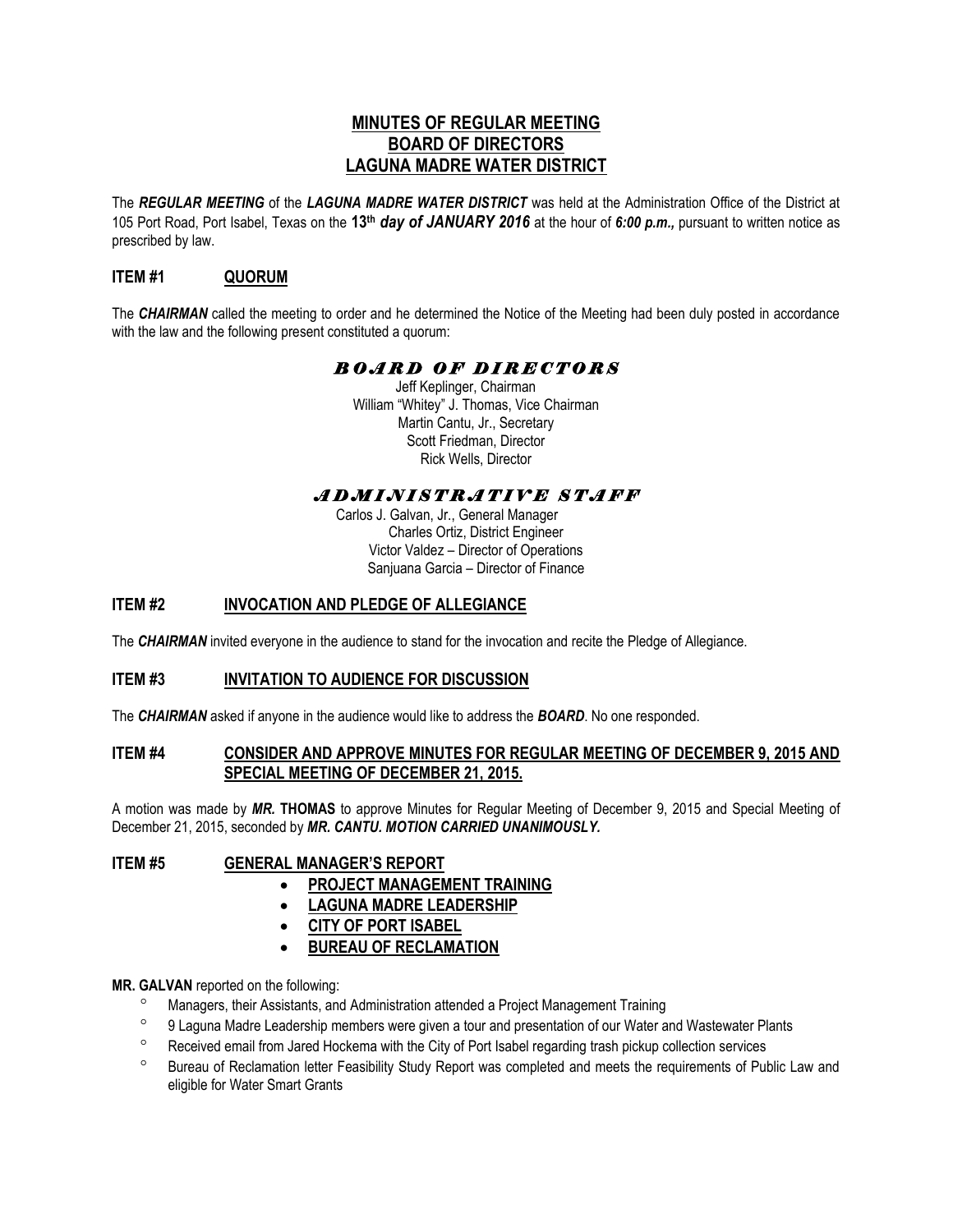### **ITEM #6 DISTRICT ENGINEER'S REPORT**

### **TEXAS WATER DEVELOPMENT BOARD FINANCIAL ASSISTANCE WORKSHOP**

**CLEAN WATER STATE REVOLVING PROGRAM** 

### **GULF BOULEVARD WATERLINE REPLACEMENT**

**MR. ORTIZ** handed out printed copies and reported on the following:

- <sup>o</sup> Texas Water Development Board Financial Assistance Workshop-Various funding programs were discussed<br>
Clean Water State Revolving Program Loan amount request was discussed
- <sup>o</sup> Clean Water State Revolving Program Loan amount request was discussed<br>Cult Boulevard Waterline Replacement Bid Ad for 7400 feet of the 8<sup>n</sup> waterline
- Gulf Boulevard Waterline Replacement Bid Ad for 7400 feet of the 8" waterline replacement (from Gardenia to Haas)

## **ITEM #7 DIRECTOR OF OPERATION'S REPORT**

#### **MONTHLY REPORT**

**MR. VALDEZ** reported the following for the month of December:

- <sup>o</sup> A Rose Garden dedication plaque will be placed in memory of Ms. Guadalupe Salinas
- 2015 Texas Tier II Chemical Inventory Report is being worked on for TCEQ (Report no longer goes to Texas Department of Health Services); and working on Water Use Survey and Water Loss Audit for TWDB
- <sup>o</sup> Replat Lot 6; Block 140 on S.P.I. into two lots, Town homes are being built on East Mars
- ° Little League Park Update Utility Line Spotting needs to be called in by the City of PI<br>○ EM 803 & HWY 100 Project is complete
- FM 803 & HWY 100 Project is complete
- Work still being done on Mesquite Project about 40% complete
- <sup>o</sup> 18 Meters Tested;  $4 5/8$ " swapped; and 22 faulty transmitters were changed out
- Meeting with 2 Meter Companies Companies will be giving presentation on its Meters.

## **ITEM #8 DIRECTOR OF FINANCE REPORT**

#### **MONTHLY REPORT**

**MRS. GARCIA** reported the following for Finance:

- Preparing on reporting to our Safe Agencies this month
- <sup>o</sup> TCDRS presentations and counseling for all District Employees Feb. 16th
- <sup>o</sup> Discussed Audit Budget Amendments
- <sup>o</sup> LMWD's Purchasing Power -Discussed purchase orders, invoices (number of transactions)
- <sup>o</sup> Customer Service/Billing-Discussed High consumption profiles and service orders
- Discussed Fixed Assets Module

#### **ITEM # 9 DISCUSS AND APPROVE A PLAN OF FINANCE RELATING TO THE SALE AND ISSUANCE OF APPROXIMATELY \$2,580,000 IN PRINCIPAL AMOUNT OF LAGUNA MADRE WATER DISTRICT UNLIMITED TAX BONDS, SERIES 2016; AND AUTHORIZING THE DISTRICT'S FINANCIAL ADVISOR AND BOND COUNSEL TO PROCEED WITH ALL MATTERS RELATED THRERETO**

A presentation was made by Mr. Adrian Galvan, Representative for Estrada Hinojosa on a plan of Finance relating to the sale of issuance of approximately \$2,580,000 in principal amount of Laguna Madre Water District Unlimited Tax Bonds, Series 2016; and authorizing the District's Financial Advisor and Bond Counsel to proceed with all matters related thereto; printed copies of the Final Draft were handed out for review, followed by questions and answers.

A motion was made by *MR. FRIEDMAN* to approve plan of Finance relating to the sale of issuance of approximately \$2,580,000 in principal amount of Laguna Madre Water District Unlimited Tax Bonds, Series 2016; and authorizing the District's Financial Advisor and Bond Counsel to proceed with all matters related thereto, seconded by *MR. CANTU. MOTION CARRIED UNANIMOUSLY.*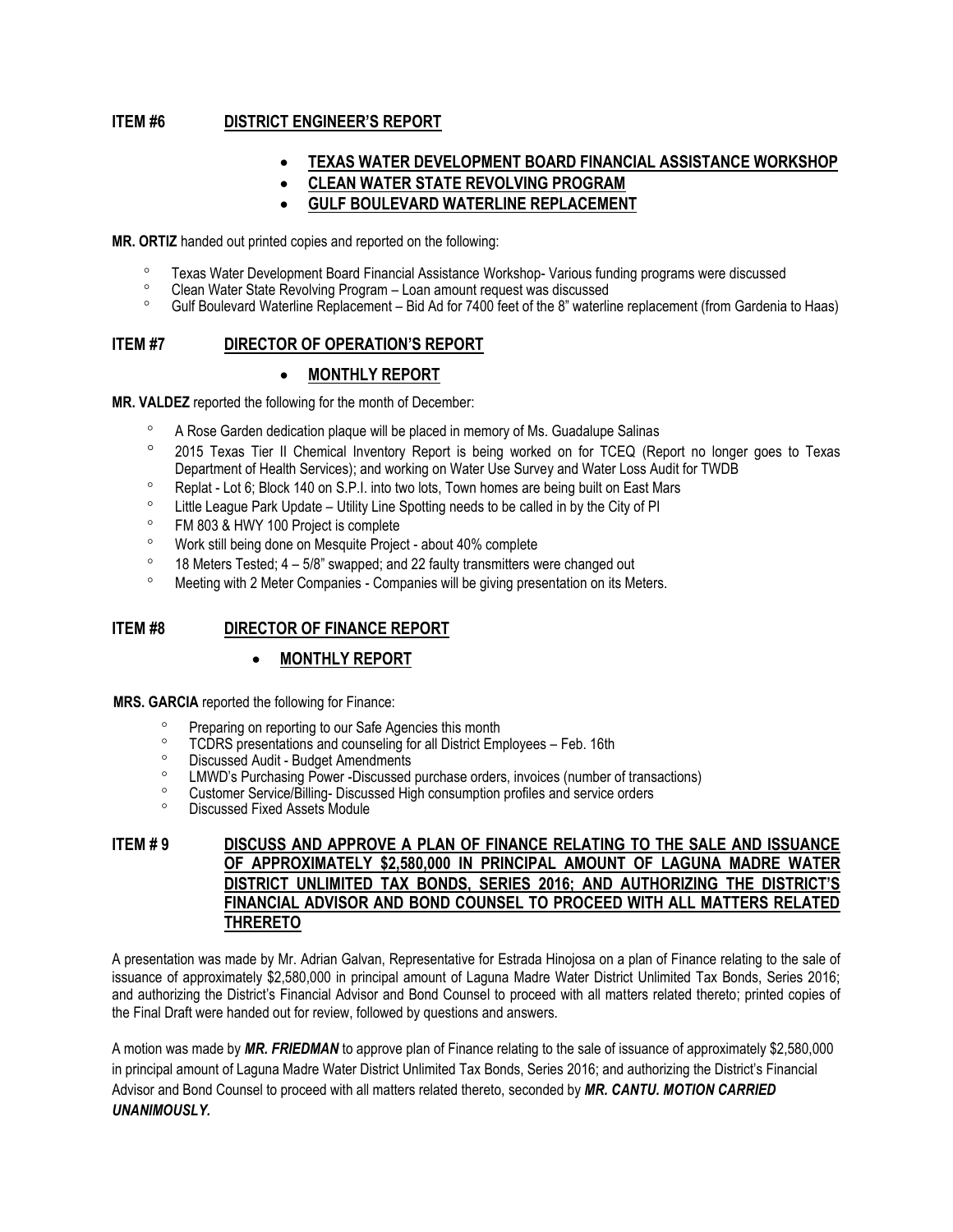#### **ITEM #10 CONSIDER AND DISCUSS LAGUNA MADRE WATER AND WASTEWATER RATE SCHEDULES**

Discussion and questions ensued on the Laguna Madre Water and Wastewater Rate Schedules. The Board and Staff reviewed 6 options for a potential rate increase. There was agreement to further review and it will be discussed at the next Regular Board Meeting.

#### **ITEM #11 CONSIDER AND APPROVE 24" VERTICAL TURBINE RIVER PUMP REPAIR (BID # 15-12-01)**

*MR. VALDEZ'S* Tabulation Summary presented the two bids that were received and RGV Industrial Machine Shop with a total of \$27,018.00 was the recommended bidder for the 24" Raw Water Pump Repair.

A motion was made by *MR. WELLS* to approve 24" Vertical Turbine River Pump Repair (Bid # 15-12-01), seconded by *MR. FRIEDMAD. MOTION CARRIED* with *MR. THOMAS* abstaining*.*

### **ITEM #12 CONSIDER AND APPROVE ENVIRONMENTAL ENGINEERING SERVICES FOR AMBIOTEC RELATED TO CORPS OF ENGINEERS PERMIT FOR OUTFALL PIPELINE EXTENSION AT PORT ISABEL WASTEWATER TREATMENT PLANT.**

Ambiotec Engineering Group submitted a proposal to perform the scope of work on a lump sum basis for an amount of \$8,350.00 for Environmental Engineering Services related to Corps of Engineers Permit for outfall pipeline extension at Port Isabel Wastewater Treatment Plant.

A motion was made by *MR. WELLS* to approve Environmental Engineering Services for Ambiotec related to Corps of Engineers Permit for outfall pipeline extension at Port Isabel Wastewater Treatment Plant, seconded by *MR. CANTU. MOTION CARRIED UNANIMOUSLY.* 

#### **ITEM #13 CONSIDER AND APPROVE OPENING A PROCUREMENT MANAGER POSITION**

Discussion and questions ensued on the opening for a Procurement Manager position.

A motion was made by *MR. WELLS* to approve opening a Procurement Manager position, seconded by *MR. THOMAS* with said motion carried the following vote: **2 (Two) FOR and 3 (Three) AGAINST.** *MOTION FAILED.*

#### **ITEM #14 CONSIDER AND APPROVE TRANSFERRING METER READERS FROM CUSTOMER SERVICE TO WATER DISTRIBUTION DEPARTMENT**

A motion was made by *MR. WELLS* to approve transferring Meter Readers from Customer Service to Water Distribution Department, seconded by *MR. THOMAS. MOTION CARRIED UNANIMOUSLY.*

#### **ITEM #15 CONSIDER AND APPROVE ORGANIZATIONAL CHART MODIFICATIONS**

A motion was made by *MR. THOMAS* to approve Organizational Chart Modifications for Meter Readers transfer to Distribution Department, seconded by *MR. FRIEDMAN. MOTION CARRIED UNANIMOUSLY.*

### **ITEM #16 PRESENTATION BY MR. REMI GARZA WITH CAMERON COUNTY ON ELECTION AND ADMINISTRATION SERVICES**

Mr. Remi Garza, Cameron County Elections Administrator for Cameron County gave a brief presentation and printed copies of the revised Elections Cost Estimate was handed out for review and discussion.